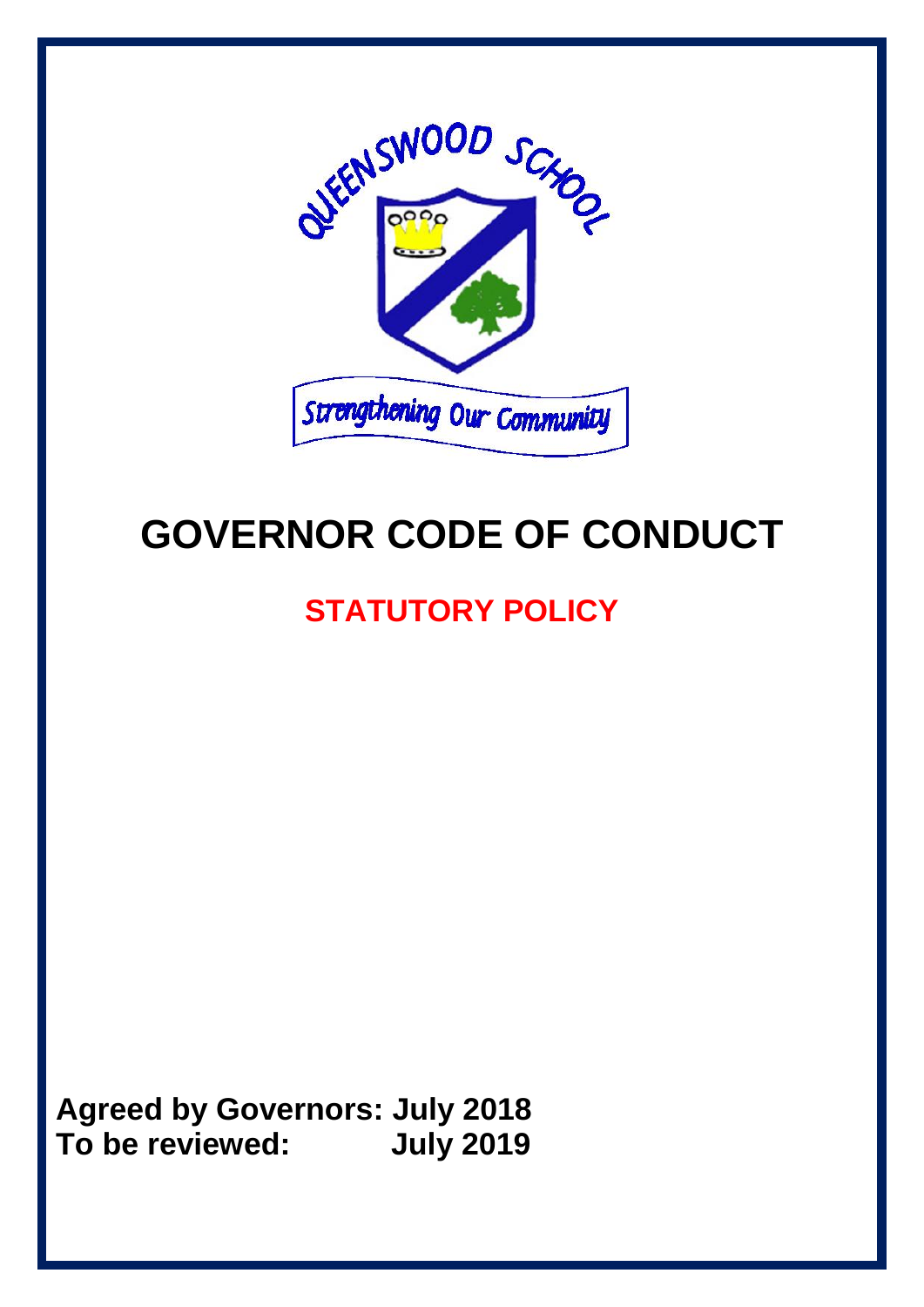This Code of Conduct sets out the expectations on a commitment required from governors in order for the governing body to properly carry out its work within the school community. It can be amended to include specific reference to the aims and ethos of the particular school.

# **The purpose of the governing body**

The governing body is the school's accountable body. It is responsible for the conduct of the school and for promoting high standards. The governing body aims to ensure that children are attending an effective school which provides them with a good education and support their well-being.

# **The governing body**

- Sets the strategic direction of the school by:
	- $\checkmark$  Setting the values, aims and objectives for the school.
	- $\checkmark$  Agreeing the policy framework for achieving those aims and objectives.
	- $\checkmark$  Setting statutory targets.
	- $\checkmark$  Agreeing the school improvement strategy which includes approving the budget and agreeing the staffing structure.
- Challenges and supports the school by monitoring, reviewing and evaluating:
	- $\checkmark$  The implementation and effectiveness of the policy framework.
	- $\checkmark$  Progress towards target.
	- $\checkmark$  The implementation and effectiveness of the school improvement strategy.
	- $\checkmark$  The budget and the staffing structure.
- Ensures accountability by:
	- $\checkmark$  Signing off the school's own self-evaluation report.
	- $\checkmark$  Responding to the School Improvement Partner and Ofsted reports when necessary
	- ✓ Holding the head teacher to account for the performance of the school.
	- $\checkmark$  Ensuring parents and pupils are involved, consulted and informed as appropriate.
	- $\checkmark$  Making information available to the community.
	- $\checkmark$  Ensure the well-being of students through robust safeguarding arrangements, including protecting them from extremist views and bullying via social media.
	- $\checkmark$  Appoint and performance manage the head teacher, who will deliver the aims though the day to day management of the school, implementation of the agreed policy framework and school improvement strategy and delivery of the curriculum and report appropriately to the governing body.
	- ✓ Ensure fair and transparent recruitment processes.
	- $\checkmark$  Ensure breadth and balance in the curriculum and compliance with the requirements for personal and social development.

#### **For governors to carry out their role effectively, governors must be:**

**Prepared and equipped to take responsibilities seriously. Acknowledged as the accountable body by lead professionals.**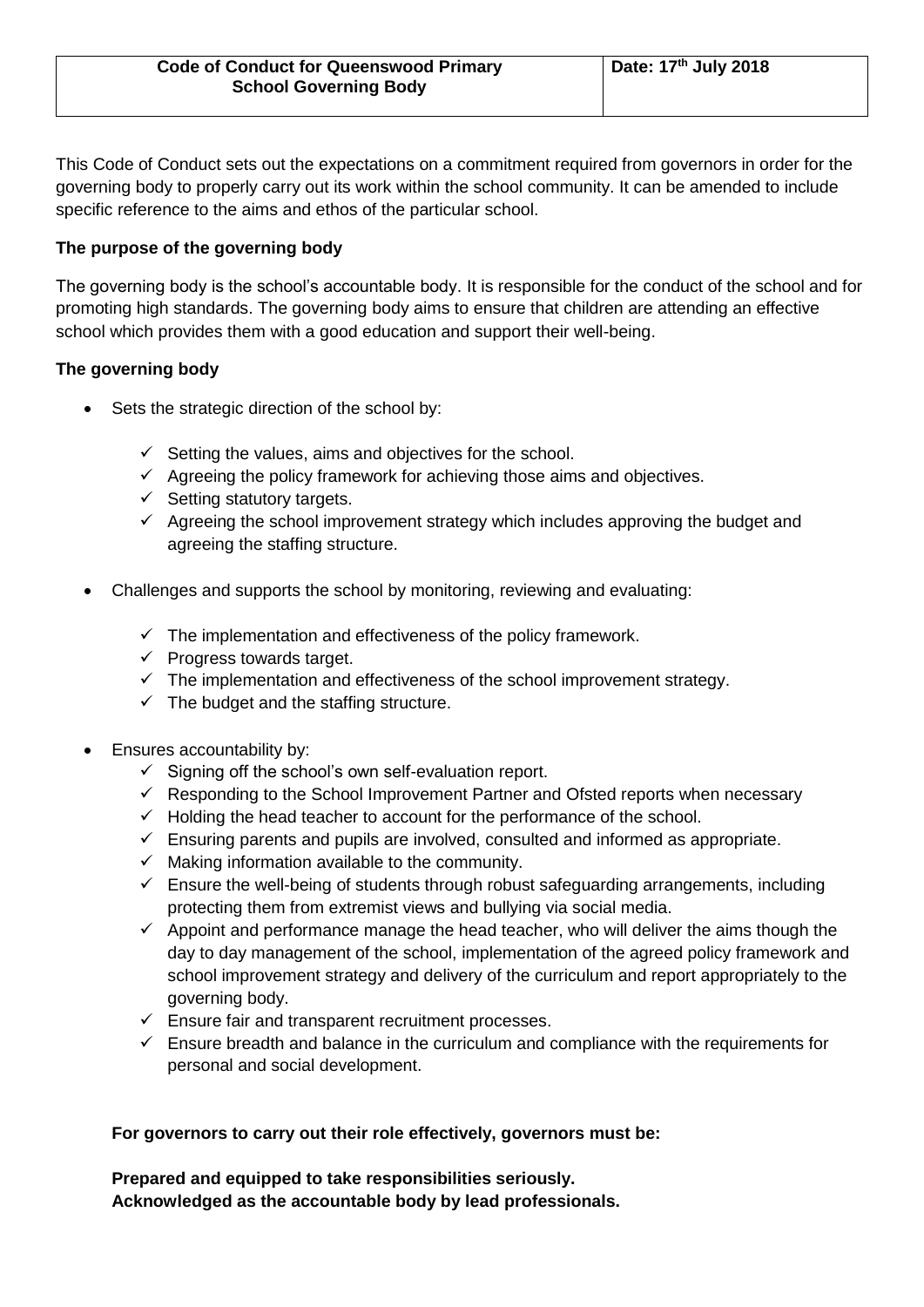**Supported by the appropriate authorities in the task; and willing and able to monitor and review their own performance.**

# **The role of the governor:**

*In law the governing body is a corporate body which means:*

- No governor can act on his/her own without proper authority from the full governing body.
- All governors carry equal responsibility for the decisions made, and although appointed through different routes (i.e. Parents, Staff, Local Authority, Co-opted, Foundation, Associate), the overriding concern of all governors has to be the welfare of the school, and the welfare and safety of all pupils

# **General**

- I understand the purpose of the governing body and the role of the head teacher as set out above.
- I am aware of and accept the Nolan seven principles of public life (see appendix).
- I accept that we have no legal authority to act individually, except when the governing body has given us delegated authority to do so, and therefore we will only speak on behalf of the governing body when we have been specifically authorised to do so.
- I have a duty to act fairly and without prejudice and in so far as we have responsibility for the staff, we will fulfil all that is expected of a good employer.
- I will encourage open government and will act appropriately.
- I accept collective responsibility for all decisions made by the governing body or its delegated agents-This means that we will not speak against majority decisions outside the governing body meeting.
- I will consider carefully how our decisions may affect the community and other schools.
- I will always be mindful of our responsibility to maintain and develop the ethos and reputation of our school and keep our pupils safe. Our action within school and the local community will reflect this.
- In making or responding to criticism or complaints affecting the school I will follow the procedures established by the governing body.
- I will ensure any safeguarding allegations against members of staff, volunteers or governors are referred to the Local Authority Designated Officer (LADO).
- I will subject to an enhanced DBS check if as part of our roles and responsibilities we are in positions that include regular work in the presence of the children or who care for, train, supervise or are in sole charge of children or if our actions give cause for concern.

# **Commitment**

- I acknowledge that accepting office as a governor involves the commitment of significant amounts of time and energy
- I will involve myself actively in the work as a governing body and accept our fair share of responsibilities, including service on committees or working groups.
- I will make full efforts to attend all meetings and where we cannot attend, explain in advance, in full, why we are unable to.
- I will get to know the school well and respond to opportunities to involve ourselves in the school activities.
- My visits to school will be arranged in advance with the staff and undertaken within the framework established by the governing body and agreed with the head teacher.
- I will consider seriously our individual and collective needs for training and development and will undertake relevant training.
- I am committed to actively supporting and challenging the head teacher.

# **Relationships**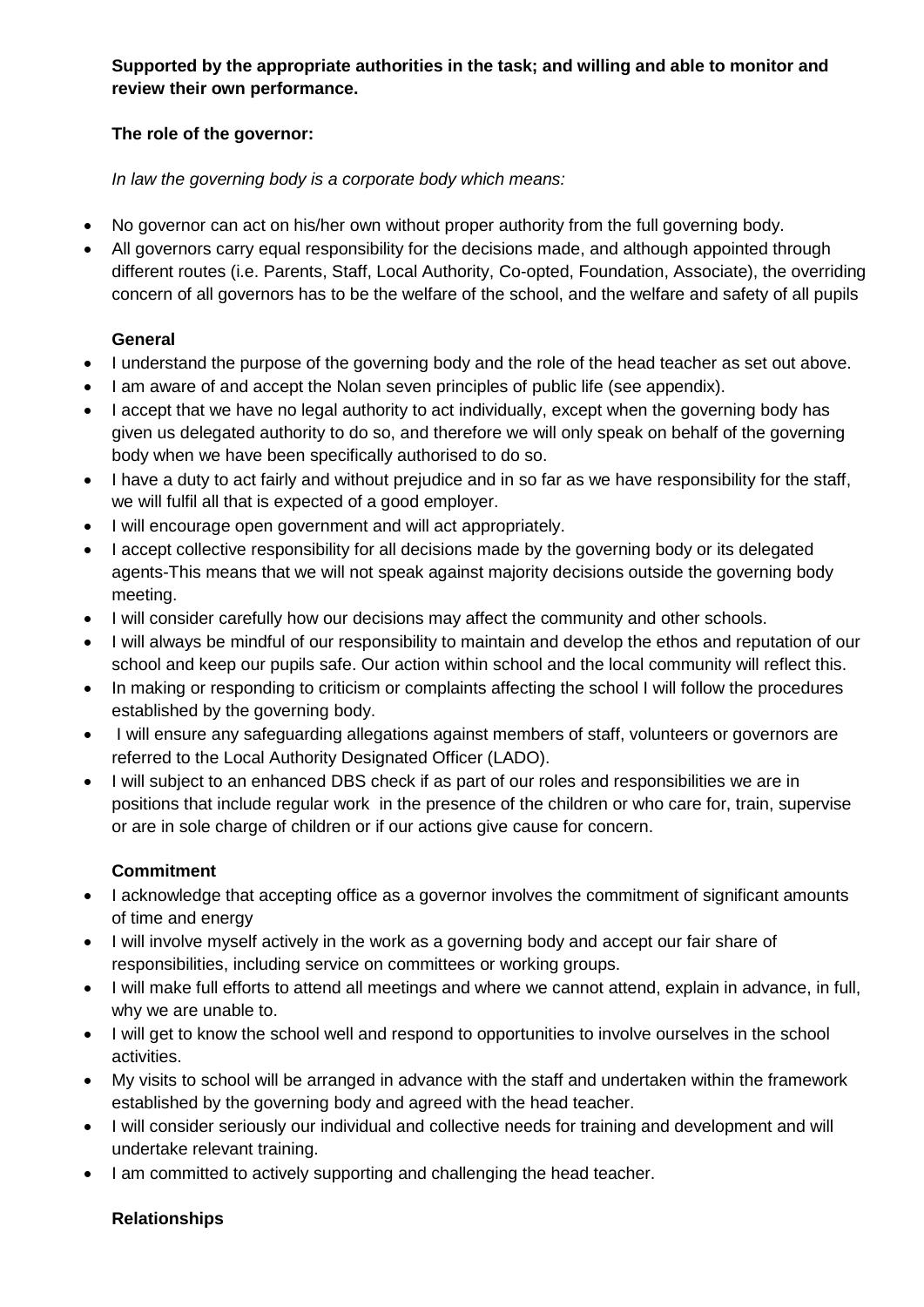- I will strive to work as a team in which constructive working relationships are actively promoted.
- I will express my views openly, courteously and respectfully; the governor chairing a meeting is responsible for ensuring appropriate conduct at all times and the other governors are responsible for supporting the chair in that role.
- I am prepared to answer queries from other governors in relation to delegated functions and take into account any concerns expressed. I will acknowledge the time, effort and skills that have been committed to the delegated function by those involved.
- I will seek and developed effective working relationships with the head teacher, staff and parents, the local authority and other relevant agencies and the community.
- I will speak, act and vote in the best interests of the school.
- I will respect all majority decisions by the governing body and will support them in public regardless of our personal opinions.

# **Confidentiality**

- I will observe complete confidentiality when matters are deemed confidential or where they concern specific members of staff or pupils, both inside and outside school
- I will exercise the greatest prudence at all times when discussions regarding school business arise outside a governing body meeting.
- I will not reveal the details of any governing body vote.

# **Use of Internet and Social Media**

Governors must be careful when using social media personally to ensure that no activity relates negatively on the School reputation. Should such information be brought to the governors attention, LA disciplinary process may be followed.

- Governors should not use school equipment, or the school internet connection, to access or update personal social websites.
- Governors should not have any child under 13 as "friends".
- It is strongly recommend that governors do not have parents or ex-pupils as "friends."
- Governors should use strong passwords and apply security settings so that all aspects of their profile are secure and controlled.
- Governors should NOT post anything, on a social website or text, about the school community including about incidents, pupils, staff or governors.
- Governors are expected to uphold professionalism and dignity on a public website, which would include the use of language, including profile name, and content, including photos. They should think of this in respect of being a role model. Governors should not use inappropriate comments in relation to gender, race, disability, age, religion or sexual orientation.

# **Conflicts of interest**

- I will record, in the register of Business Interests, any pecuniary interest that we have in connection with the governing body's business.
- I will declare any personal or pecuniary interest in a matter under discussion at a meeting and offer to leave the meeting for the appropriate length of time.

# **Implementation of this Code of Conduct**

• I understand that any allegation of a material breach of this code of conduct by any governor shall be raised at a meeting of the governing body and, if agreed to be substantiated by a majority of governors, shall be minuted.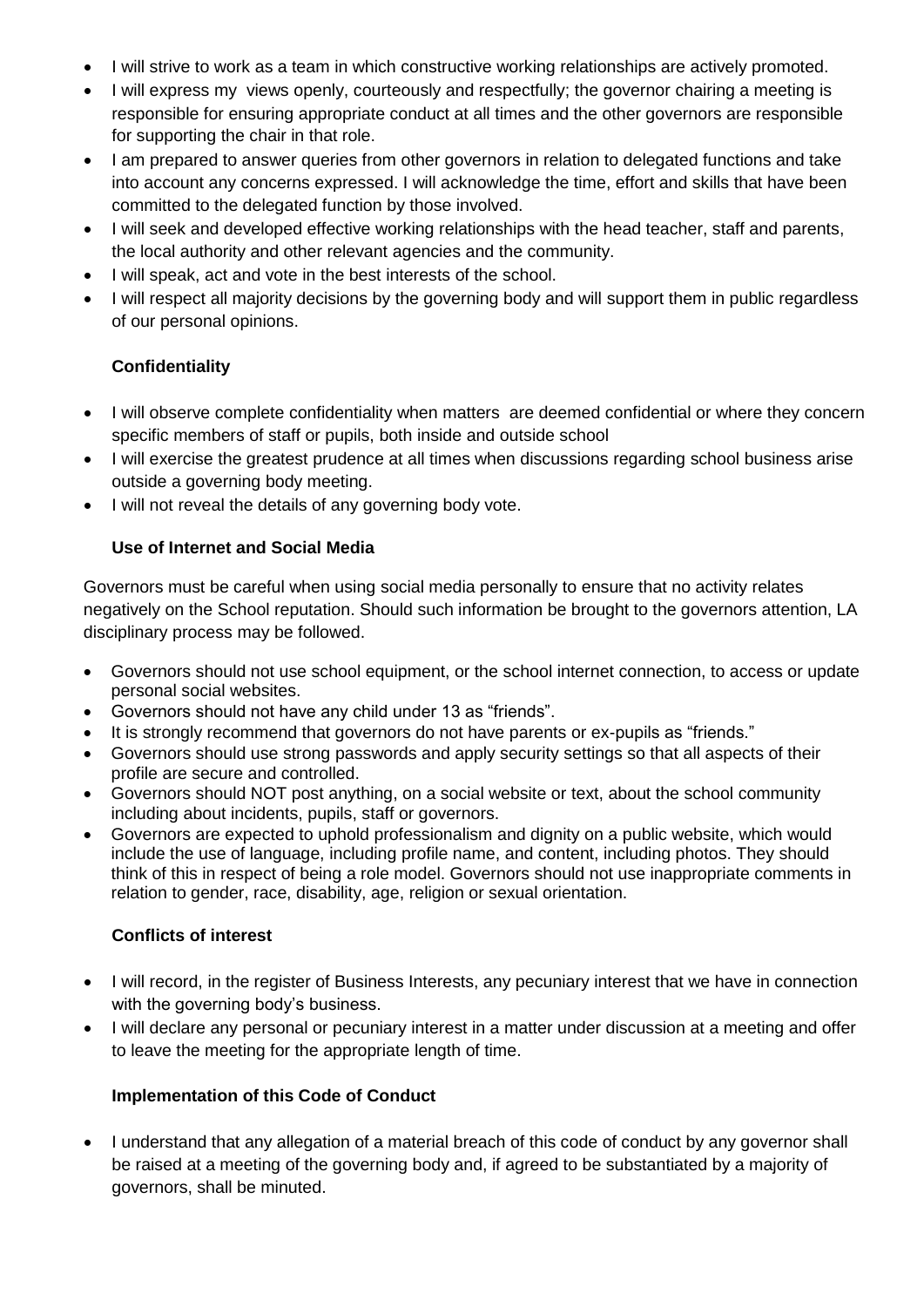• I am aware of the provisions of regulation 15(1) of the School Governance (Procedures) (England) Regulations 2003 which pertain to qualification and disqualification for the role of school governor and grounds for suspension (held as a separate document).

# **The Governing Body of Queenswood Primary and Nursery School adopted this code of conduct on Tuesday 17th July 2018**

Governors will sign the Code at the first governing body meeting of each school year.

| Signed       |  |
|--------------|--|
| Printed name |  |
| Date         |  |

| Signed       |  |
|--------------|--|
| Printed name |  |
| Date         |  |

| Signed       |  |
|--------------|--|
| Printed name |  |
| Date         |  |

| Signed       |  |
|--------------|--|
| Printed name |  |
| Date         |  |

| Signed       |  |
|--------------|--|
| Printed name |  |
| Date         |  |

| Signed       |  |
|--------------|--|
| Printed name |  |
| Date         |  |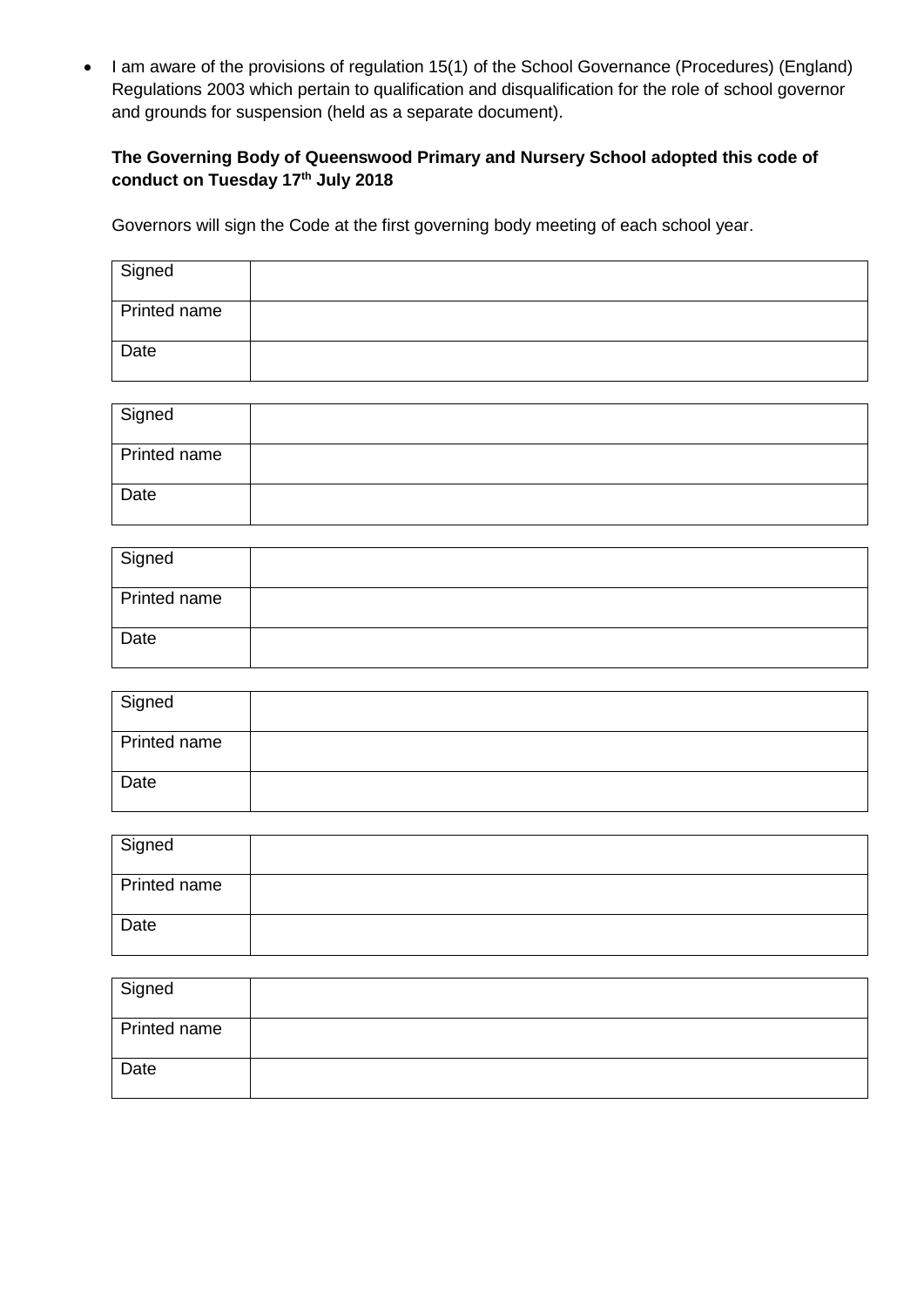| Signed       |  |
|--------------|--|
| Printed name |  |
| Date         |  |

| Signed       |  |
|--------------|--|
| Printed name |  |
| <b>Date</b>  |  |

| Signed       |  |
|--------------|--|
| Printed name |  |
| Date         |  |

| Signed       |  |
|--------------|--|
| Printed name |  |
| Date         |  |

| Signed       |  |
|--------------|--|
| Printed name |  |
| Date         |  |

| Signed       |  |
|--------------|--|
| Printed name |  |
| Date         |  |

| Signed       |  |
|--------------|--|
| Printed name |  |
| Date         |  |